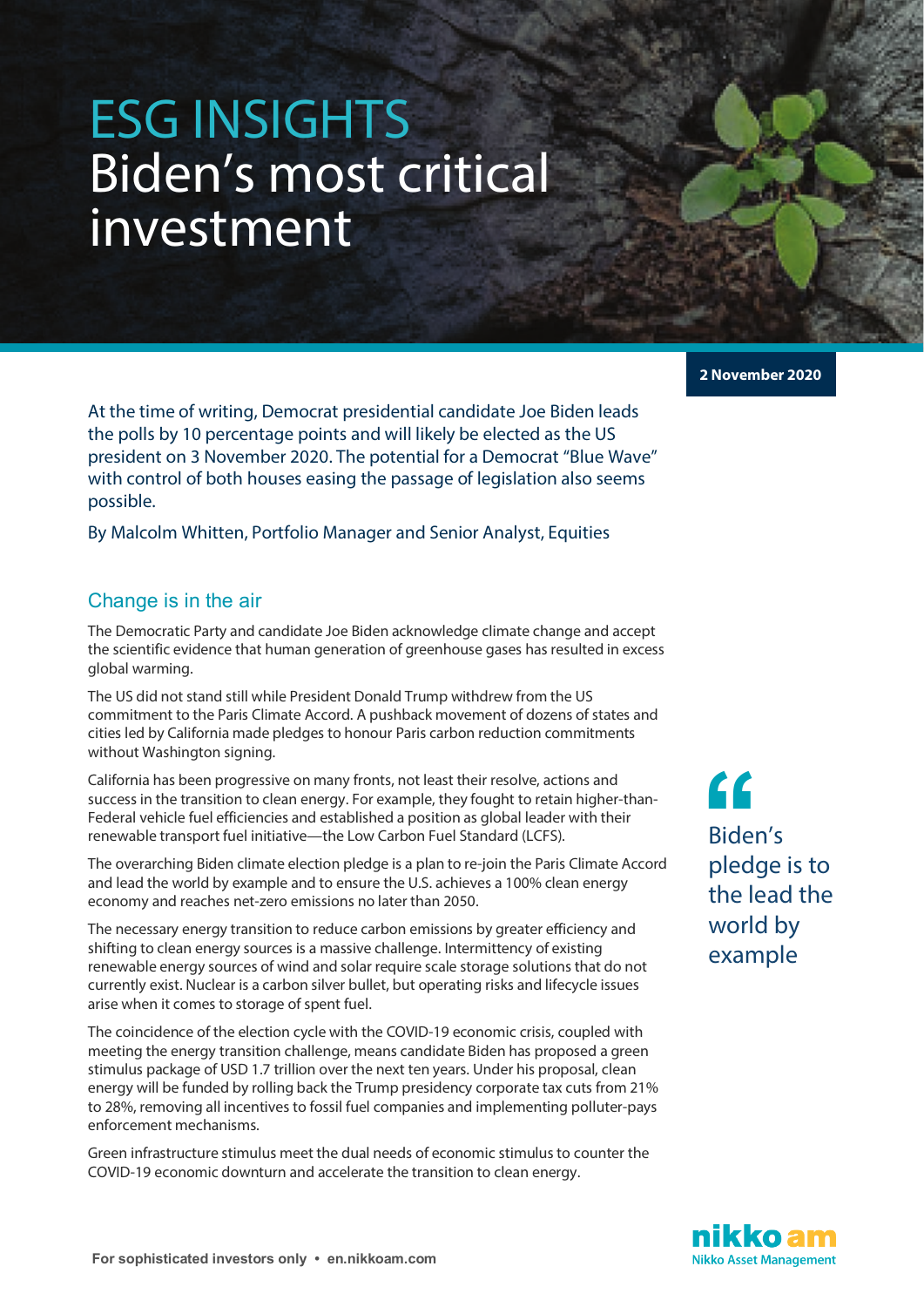The economic stimulus appeal is due to the scale and new asset nature of the projects. International Monetary Fund (IMF) studies of prior GFC stimulus programs found that green infrastructure programs have a greater impact on job creation and a higher economic multiplier (3–4 times) versus traditional infrastructure multiplier of 1.7 times. The same studies found that the multiplier of fiscal stimulus from tax cuts was only 0.7 times due to some consumers saving rather than spending the tax cut.

There is no specific cost breakdown for the USD 1.7 trillion for the campaign list of clean energy initiatives other than USD 400 billion for climate and energy research and development—presented as a modern day "Moonshot" valued at twice the Apollo program in todays' dollars.

The scale is approximately the same as the European programs announced this year, including the USD 1. 2 trillion EU Green Deal announced in January and subsequent Next Generation (USD 600 billion) announced in May. Both had similar objectives of higher multiplier fiscal stimulus against COVID-19 and progressing the Green Agenda.

The year one legislative agenda put forward by the Biden campaign is blanketed as "US sourced" and includes the following:

- a 50% reduction of the carbon footprint of the building stock by 2035 via incentivised retrofits
- the acceleration of locally made vehicle fleet conversion to electric vehicles (EV) via government procurement policies
- consumer incentives, such as cash for clunkers
- a rollout of 500,000 EV charge stations by 2030
- smart-grid upgrades.

The day one agenda items list methane pollution limits, higher fuel efficiency for transport and a "doubling-down on liquid fuels of the future".

The Biden-Sanders Unity Task Force recommendations on climate change, included the following statement:

*"We will immediately convene California and other states with labor, auto industry, and environmental leaders to inform ambitious executive actions that will enable the United States to lead the way in building a clean, 21st-century transportation system and stronger domestic manufacturing base powered by accessible, high-wage, union jobs."*

—*Combating the Climate Crisis and Pursuing Environmental Justice*, 8 July, 2020

Recognition of California's leadership and policy success in stimulating private sector investment in advanced biofuel plants under the existing LCFS is a window into the likely programs to be implemented under a new government.

The transport sector has a significant part to play in reducing greenhouse gases. The California Air Resources Board (CARB) cites that the sector is responsible for 50% of GHG emissions (including industrial sector emissions from refining and crude production), 80% of ozone-forming gas emissions, and over 95% of diesel particulate matter. The need for clean transport fuels is clear.

### **What are the policy objectives of LCFS?**

The initial LCFS target was to reduce the carbon intensity (CI) of transportation fuel used in California by 10% by 2020 from a 2010 baseline. This has since been extended to a 20% reduction by 2030.

Additional benefits expected include diversification of fuel pool, reduction in petroleum dependency and a reduction in noxious emissions in addition to carbon.

Green infrastructure programs have a greater impact on job creation **''**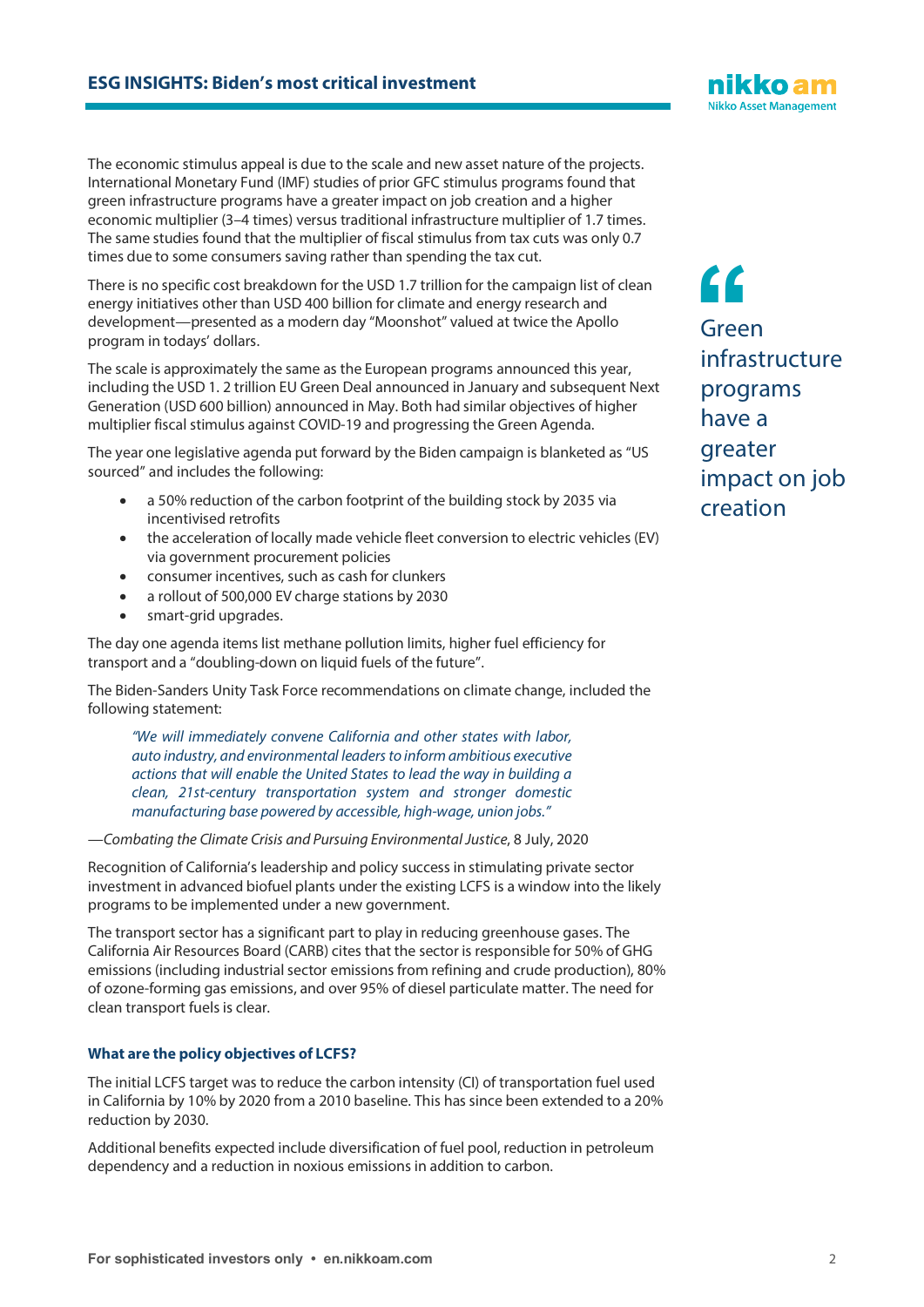

## Why is LCFS better than past renewable schemes?

In contrast to an earlier Renewable Fuel Scheme (RFS), which mandated ethanol, the LCFS lets the market determine which mix of fuels will be used to reach the program targets. LCFS credits are generated for exceeding the target reduction and deficits incurred for falling short. The deficits can be met through the trading of credits subject to a price cap.

In addition to the clean fuel production pathway, credits can be generated via carbon abatement and capture projects as well as EV charging capacity. In doing so, this helps align the interests of the electricity utilities and automobile industry (which induce EV sales with subsidies) and incentivises existing refiners to invest in renewable fuel projects.

The earlier RFS did not consider the full lifecycle greenhouse gas emissions and cornbased ethanol was criticised widely and notably discredited by environmental group the Sierra Club. The land use change triggered by the corn incentive carried significant alternative food crop opportunity cost. Refineries didn't like it as it added agricultural volatility and complexity to storage and distribution. Ethanol blended fuels have restrictions on blend percentage due to corrosion of fuel systems.

#### **What are the outcomes of LCFS?**

Since implementation in 2011 to the last reported figure in 2019, the carbon intensity of transportation fuel consumed in California has declined 6%.



#### **Chart 1 – Reduction in carbon intensity**

Source: California Air Resources Board (CARB)

The 2010 benchmark carbon intensities for gasoline and diesel were both 100g/MJ and remain so today. Carbon intensity reduction is achieved through the blending with lower CI fuels. The total amount of renewable fuel produced to meet the targets and composition is shown in Chart 2.

The largest contribution to the increase in renewable fuels has come from biodiesel. The reason that renewable diesel reflects the greater value in renewable is due to higher blending capacity as well as lower carbon intensity. By example, corn ethanol has CI of 58g/MJ whilst renewable diesel has 33g/MJ. In regard to blending, renewable diesel can fully substitute fossil diesel without limits due to storage life, operating temperature or corrosion of fuel systems.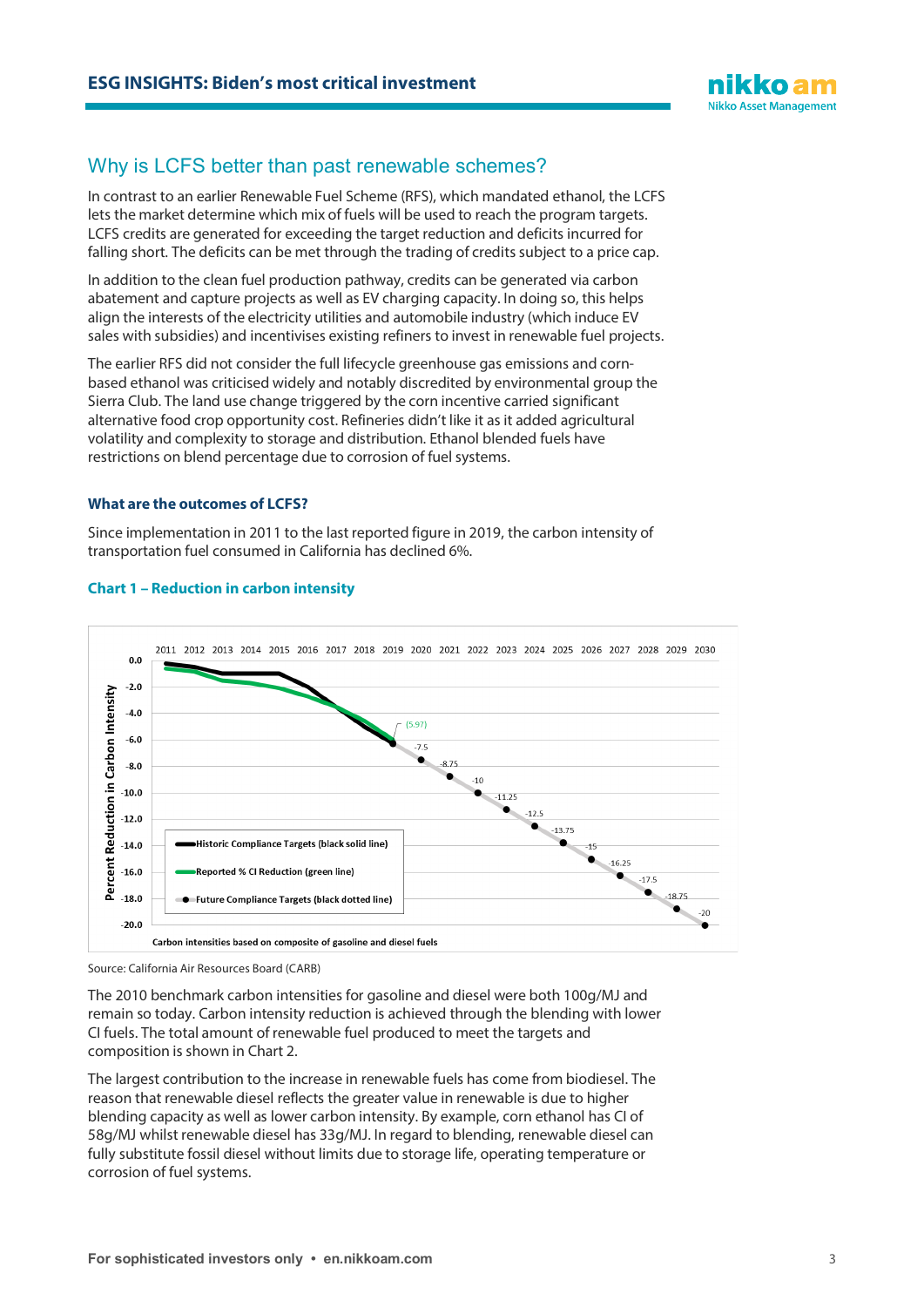

#### **Chart 2 – Renewal fuel targets and composition**



Source: California Air Resources Board (CARB)

The state of Washington, Oregon and British Columbia have implemented similar schemes and together with California, formed the Pacific Coast Collaborative.

The scheme looks well established, functioning with sufficient incentives to achieve the primary objective. Irrespective of the US election outcome and COVID-19 downturn in energy demand, investment in renewables is continuing in the US.

In August, energy company Phillips 66 announced plans to reconfigure its San Francisco Refinery in Rodeo, California, to produce renewable fuels. The plant would no longer produce fuels from crude oil, but instead would make fuels from used cooking oil, fats, greases and soybean oils. Combined with the production of renewable fuels from an existing project in development, the plant would produce greater than 800 million gallons a year of renewable fuels, making it the world's largest facility of its kind.

## Why is the change in US party leadership relevant to our investment process?

Europe, China, Japan, South Korea and potentially the US (with a Biden win) will be heading in the same green direction building momentum in the reduction of carbon.

A Democrat Biden presidency will change supply side economics for fossil fuels in the US and the world, in our view. Removal of existing subsidies and imposition of methane caps, and capital cost to capture or polluter-pays penalties will raise costs and reduce supply at a point when demand for fossil fuel has been reduced due to the economic impacts of COVID-19.

Rationalised energy supply and higher cost could see energy prices higher as they have a carbon price implicitly embedded. This could have consequences for inflation and inflation expectations at time of increased supply of debt issuance to fund stimulus programs. Interest rates could rise as a consequence of the Biden policies and serve as a catalyst for a rotation in sector leadership, favouring discounted value sectors such as financials and materials over expensive growth and defensive sectors.

Biden will change supply side economics for fossil fuels in the US and the world **''**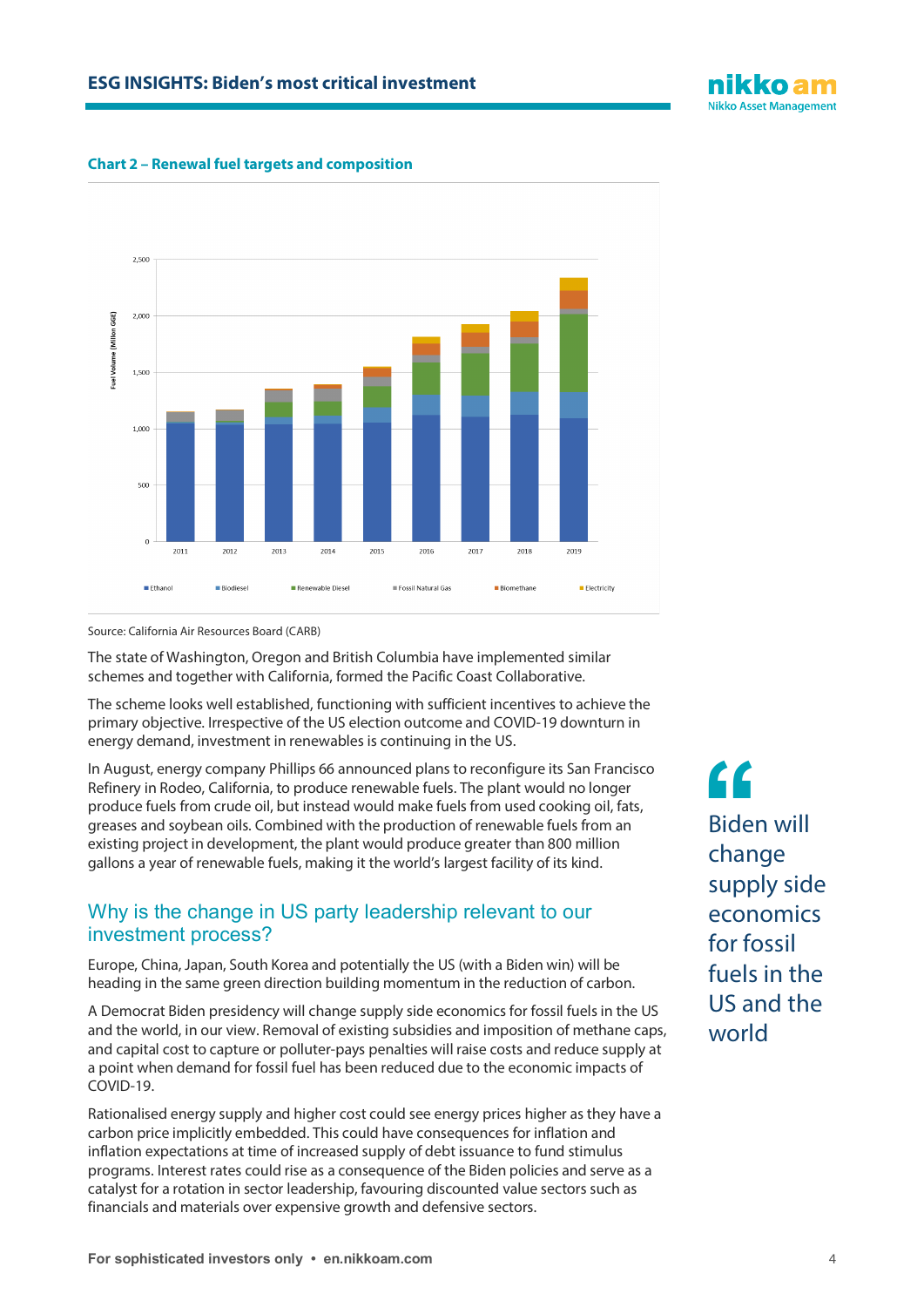

Incentivised reduction in the passenger vehicle fleet age and upgrade to higher fuel efficiency and EV penetration is supportive of automakers and their supply chains. Flat steel, steel re-cycling and copper producers would be beneficiaries.

Reduction in building carbon footprint through retro-fitting incentives will be labour intensive and drive job creation as well as boosting demand in materials sectors.

Australia is the largest exporter of liquefied natural gas (LNG), which, including coal, accounts for 25% of the value of Australian exports. The terms-of-trade are exposed to taking a different stance on carbon vs approximately half of trading partners.

The strongest counter argument to these downside risks to trade and the Australian dollar rests on LNG having a relatively low carbon intensity of 54g/MJ and therefore justifiable longevity as a transition fuel.

In contrast to the longer term green infrastructure initiatives of the major economies, the most recent Australian Federal budget committed to personal tax cuts, which may be saved rather than be translated into consumption and short-term incentives for small business to spend. The economic effectiveness of this will, in all likelihood, be less potent.

Irrespective of government initiatives, customer expectations have had an increasing influence on corporate behaviour. For example, banks announcing restrictions on lending to coal companies will influence funding costs and commitments more generally by companies to reduce their carbon footprint through the use of renewable energy.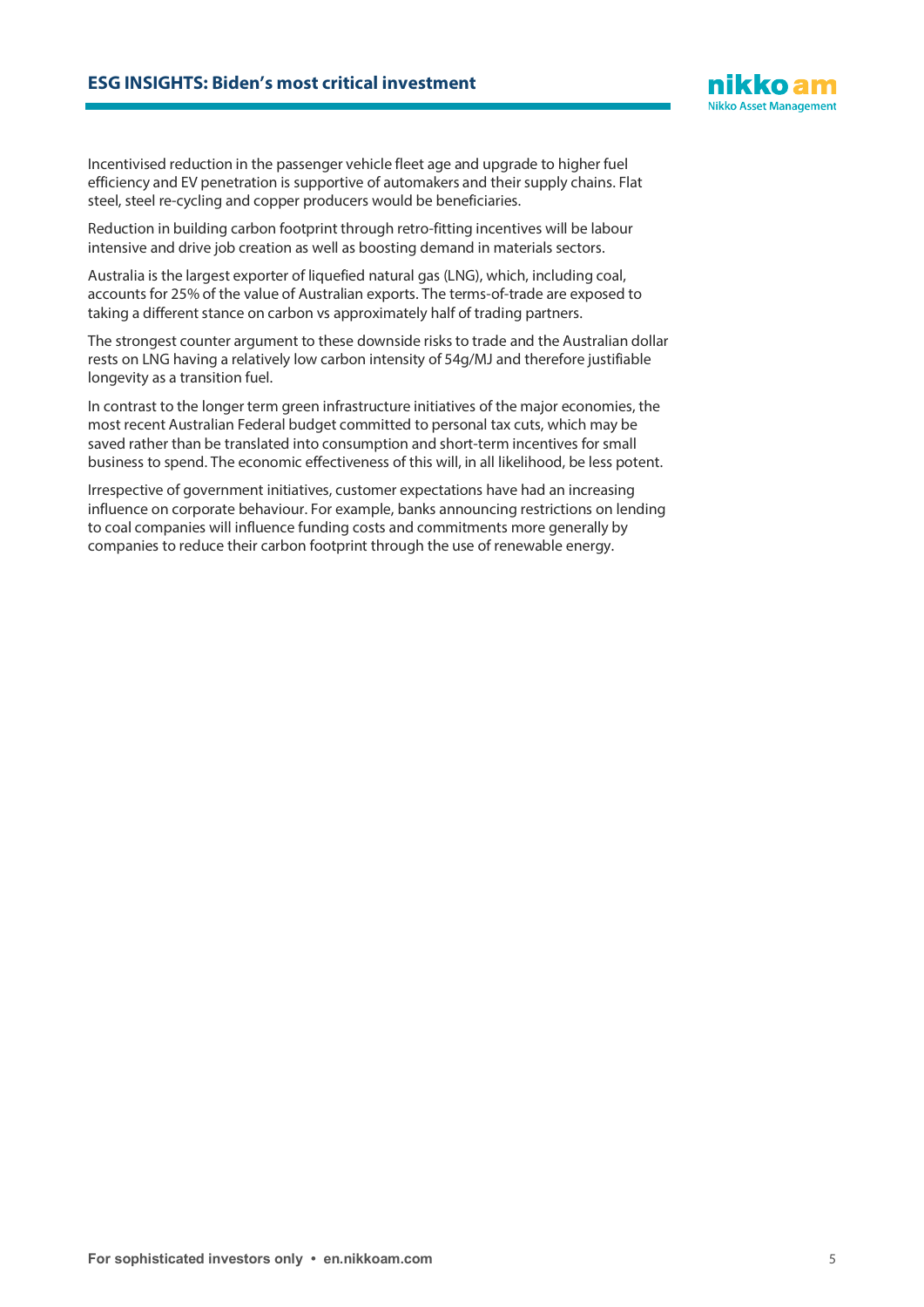**Important information:** This document is prepared by Nikko Asset Management Co., Ltd. and/or its affiliates (**Nikko AM**) and is for distribution only under such circumstances as may be permitted by applicable laws. This document does not constitute personal investment advice or a personal recommendation and it does not consider in any way the objectives, financial situation or needs of any recipients. All recipients are recommended to consult with their independent tax, financial and legal advisers prior to any investment.

This document is for information purposes only and is not intended to be an offer, or a solicitation of an offer, to buy or sell any investments or participate in any trading strategy. Moreover, the information in this document will not affect Nikko AM's investment strategy in any way. The information and opinions in this document have been derived from or reached from sources believed in good faith to be reliable but have not been independently verified. Nikko AM makes no guarantee, representation or warranty, express or implied, and accepts no responsibility or liability for the accuracy or completeness of this document. No reliance should be placed on any assumptions, forecasts, projections, estimates or prospects contained within this document. This document should not be regarded by recipients as a substitute for the exercise of their own judgment. Opinions stated in this document may change without notice.

In any investment, past performance is neither an indication nor guarantee of future performance and a loss of capital may occur. Estimates of future performance are based on assumptions that may not be realised. Investors should be able to withstand the loss of any principal investment. The mention of individual securities, sectors, regions or countries within this document does not imply a recommendation to buy or sell.

Nikko AM accepts no liability whatsoever for any loss or damage of any kind arising out of the use of all or any part of this document, provided that nothing herein excludes or restricts any liability of Nikko AM under applicable regulatory rules or requirements.

All information contained in this document is solely for the attention and use of the intended recipients. Any use beyond that intended by Nikko AM is strictly prohibited.

Japan: The information contained in this document pertaining specifically to the investment products is not directed at persons in Japan nor is it intended for distribution to persons in Japan. Registration Number: Director of the Kanto Local Finance Bureau (Financial Instruments firms) No. 368 Member Associations: The Investment Trusts Association, Japan/Japan Investment Advisers Association.

United Kingdom and rest of Europe: This document is communicated by Nikko Asset Management Europe Ltd, which is authorised and regulated in the United Kingdom by the Financial Conduct Authority (the FCA) (FRN 122084). This document constitutes a financial promotion for the purposes of the Financial Services and Markets Act 2000 (as amended) (FSMA) and the rules of the FCA in the United Kingdom, and is directed at professional clients as defined in the FCA Handbook of Rules and Guidance.

**United States:** This document may not be duplicated, quoted, discussed or otherwise shared without prior consent. Any offering or distribution of a Fund in the United States may only be conducted via a licensed and registered broker-dealer or a duly qualified entity. Nikko Asset Management Americas, Inc. is a United States Registered Investment Adviser.

**Singapore:** This document is for information to institutional investors as defined in the Securities and Futures Act (Chapter 289), and intermediaries only. Nikko Asset Management Asia Limited (Co. Reg. No. 198202562H) is regulated by the Monetary Authority of Singapore. **Hong Kong:** This document is for information to professional investors as defined in the Securities and Futures Ordinance, and intermediaries only. The contents of this document have not been reviewed by the Securities and Futures Commission or any regulatory authority in Hong Kong. Nikko Asset Management Hong Kong Limited is a licensed corporation in Hong Kong.

**Australia:** This document is issued in Australia by Nikko AM Limited (ABN 99 003 376 252, AFSL 237563). It is for the use of wholesale clients, researchers, licensed financial advisers and their authorised representatives only.

**New Zealand:** This document is issued in New Zealand by Nikko Asset Management New Zealand Limited (Company No. 606057, FSP22562). It is for the use of wholesale clients, researchers, licensed financial advisers and their authorised representatives only.

**Kingdom of Bahrain:** The document has not been approved by the Central Bank of Bahrain which takes no responsibility for its contents. No offer to the public to purchase the Strategy will be made in the Kingdom of Bahrain and this document is intended to be read by the addressee only and must not be passed to, issued to, or shown to the public generally.

**Kuwait:** This document is not for general circulation to the public in Kuwait. The Strategy has not been licensed for offering in Kuwait by the Kuwaiti Capital Markets Authority or any other relevant Kuwaiti government agency. The offering of the Strategy in Kuwait on the basis a private placement or public offering is, therefore, restricted in accordance with Decree Law No. 7 of 2010 and the bylaws thereto (as amended). No private or public offering of the Strategy is being made in Kuwait, and no agreement relating to the sale of the Strategy will be concluded in Kuwait. No marketing or solicitation or inducement activities are being used to offer or market the Strategy in Kuwait.

**Kingdom of Saudi Arabia:** This document is communicated by Nikko Asset Management Europe Ltd (Nikko AME), which is authorised and regulated by the Financial Services and Markets Act 2000 (as amended) (FSMA) and the rules of the Financial Conduct Authority (the FCA) in the United Kingdom (the FCA Rules). This document should not be reproduced, redistributed, or sent directly or indirectly to any other party or published in full or in part for any purpose whatsoever without a prior written permission from Nikko AME.

This document does not constitute investment advice or a personal recommendation and does not consider in any way the suitability or appropriateness of the subject matter for the individual circumstances of any recipient. In providing a person with this document, Nikko AME is not treating that person as a client for the purposes of the FCA Rules other than those relating to financial promotion and that person will not therefore benefit from any protections that would be available to such clients.

Nikko AME and its associates and/or its or their officers, directors or employees may have or have had positions or material interests, may at any time make purchases and/or sales as principal or agent, may provide or have provided corporate finance services to issuers or may provide or have provided significant advice or investment services in any investments referred to in this document or in related investments. Relevant confidential information, if any, known within any company in the Nikko AM group or Sumitomo Mitsui Trust Holdings group and not available to Nikko AME because of regulations or internal procedure is not reflected in this document. The investments mentioned in this document may not be eligible for sale in some states or countries, and they may not be suitable for all types of investors.

**Oman:** The information contained in this document nether constitutes a public offer of securities in the Sultanate of Oman as contemplated by the Commercial companies law of Oman (Royal decree 4/74) or the Capital Markets Law of Oman (Royal Decree80/98, nor does it constitute an offer to sell, or the solicitation of any offer to buy non-Omani securities in the Sultanate of Oman as contemplated by Article 139 of the Executive Regulations to the Capital Market law (issued by Decision No. 1/2009). This document is not intended to lead to the conclusion of any contract of whatsoever nature within the territory of the Sultanate of Oman.

**Qatar (excluding QFC):** The Strategies are only being offered to a limited number of investors who are willing and able to conduct an independent investigation of the risks involved in an investment in such Strategies. The document does not constitute an offer to the public and should not be reproduced, redistributed, or sent directly or indirectly to any other party or published in full or in part for any purpose whatsoever without a prior written permission from Nikko Asset Management Europe Ltd (Nikko AME). No transaction will be concluded in your jurisdiction and any inquiries regarding the Strategies should be made to Nikko AME.